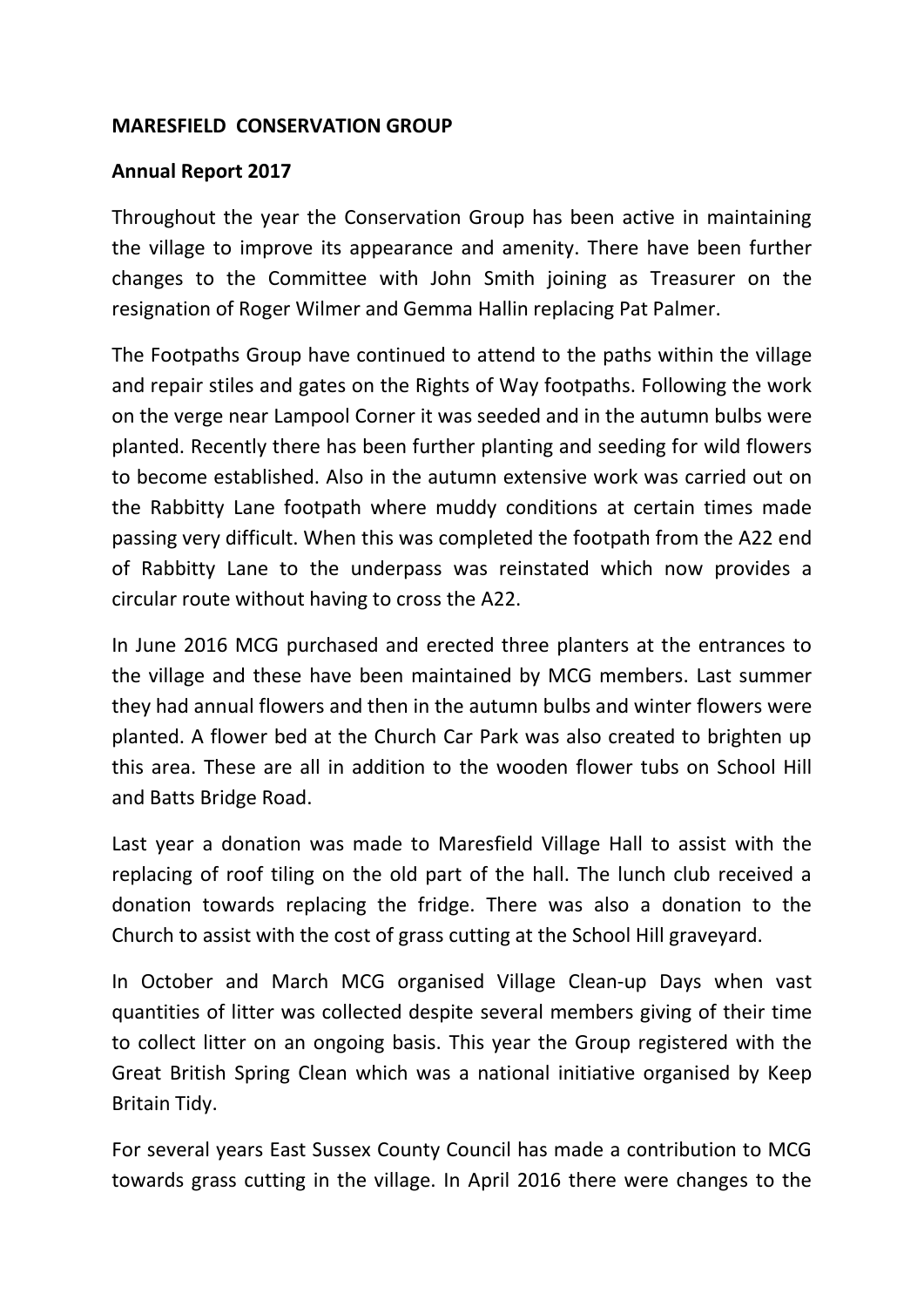contract and from April 2017 there were numerous further changes to the terms and conditions. After much consideration the decision was taken to terminate MCG being responsible for grass cutting and pass it back to ESCC. The new contract increases the frequency of grass cutting which hopefully will be to the benefit of the village.

Fund raising events have been held during the year. Thanks go to Ann Thompson for a generous donation from her very successful plant stall at the Fete. In July the Summer Supper was held, then in January the Winter Supper, followed in March by a very well attended Quiz Night.

Early December saw the village Christmas Tree erected along with the Lighting of the Christmas Tree service. As in recent years this was followed by mince pies and mulled wine. To assist with safety at the event, the roads were again closed for its duration. The event including the tree and lights is mainly funded by MCG and this year included the cost of the purchase of road signs.

Since August 2015 MCG has been very concerned about the condition of the white rails on High Street, around the corner of the pavement adjacent to the church wall. There was no response from East Sussex Council until August 2016. After inspection and consultation with ESCC Highways it became apparent that removal or replacement was necessary. MCG wished to replace the posts and rails with wood again but this was rejected by ESCC. Following further consultation ESCC agreed to replace the existing posts and rails with white posts that conform to current safety requirements. Initially MCG were going to have to fund this project with some assistance from Maresfield Parish Council. However the new white posts will now be funded and maintained by ESCC. Although they will not look exactly the same there was no option but to accept this, as the alternative was for ESCC to remove the posts and rails completely without any replacement.

In the autumn, after the Play Area at the Recreation ground was completely refurbished, the MCG provided a picnic table within the Play Area. Sadly in April this was wrecked by vandals. A decision has not yet been made on a suitable replacement.

MCG received an approach in early April from Maresfield Village Meadows Trust to merge which is an item on the Agenda at the forthcoming AGM.